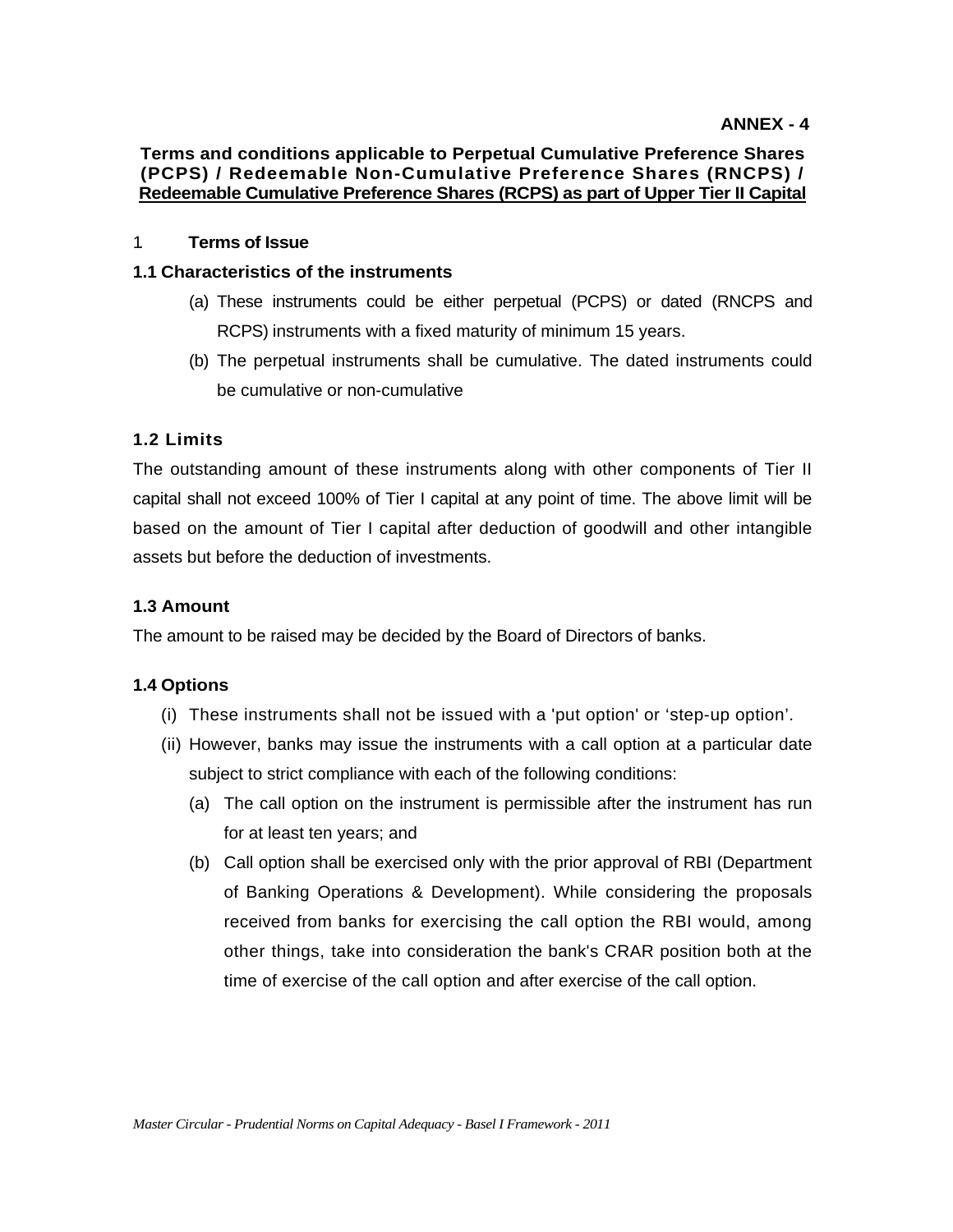# **1.5 Coupon**

The coupon payable to the investors may be either at a fixed rate or at a floating rate referenced to a market determined rupee interest benchmark rate.

# **1.6 Payment of coupon**

1.6.1 The coupon payable on these instruments will be treated as interest and accordingly debited to P& L Account. However, it will be payable only if

- (a) The bank's CRAR is above the minimum regulatory requirement prescribed by RBI
- (b) The impact of such payment does not result in bank's CRAR falling below or remaining below the minimum regulatory requirement prescribed by RBI
- (c) The bank does not have a net loss. For this purpose the Net Loss is defined as either (i) the accumulated loss at the end of the previous financial year / half year as the case may be; or (ii) the loss incurred during the current financial year.
- (d) In the case of PCPS and RCPS the unpaid/partly unpaid coupon will be treated as a liability. The interest amount due and remaining unpaid may be allowed to be paid in later years subject to the bank complying with the above requirements.
- (e) In the case of RNCPS, deferred coupon will not be paid in future years, even if adequate profit is available and the level of CRAR conforms to the regulatory minimum. The bank can however pay a coupon at a rate lesser than the prescribed rate, if adequate profit is available and the level of CRAR conforms to the regulatory minimum.

1.6.2. All instances of non-payment of interest/payment of interest at a lesser rate than prescribed rate should be notified by the issuing banks to the Chief General Managersin-Charge of Department of Banking Operations & Development and Department of Banking Supervision, Central Office of the Reserve Bank of India, Mumbai.

# **1.7 Redemption / repayment of redeemable Preference Shares included in Upper Tier II**

**1.7.1** All these instruments shall not be redeemable at the initiative of the holder.

**1.7.2** Redemption of these instruments at maturity shall be made only with the prior approval of the Reserve Bank of India (Department of Banking Operations and Development, subject inter alia to the following conditions :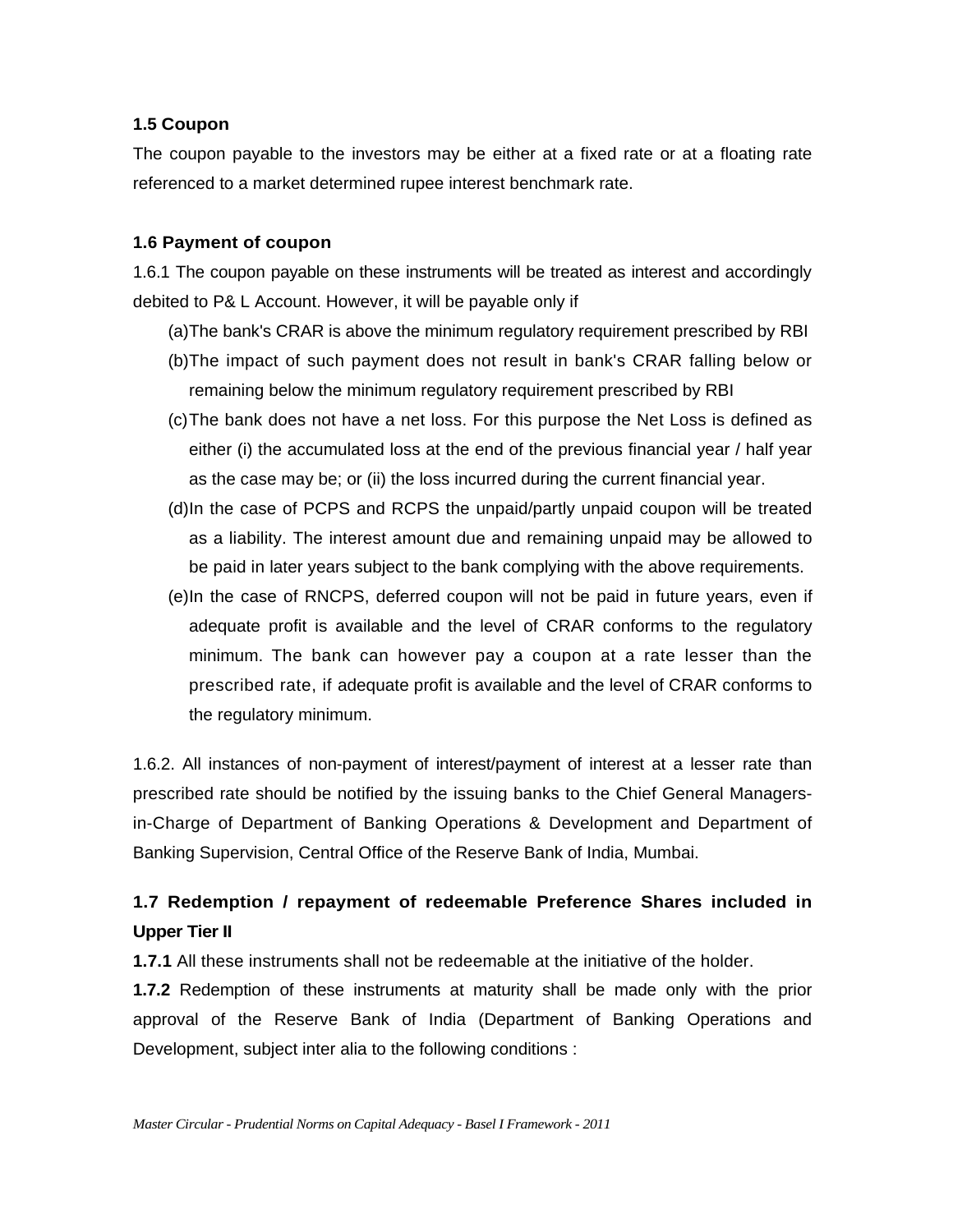- (a) the bank's CRAR is above the minimum regulatory requirement prescribed by RBI
- (b) the impact of such payment does not result in bank's CRAR falling below or remaining below the minimum regulatory requirement prescribed by RBI

# **1.8 Seniority of claim**

The claims of the investors in these instruments shall be senior to the claims of investors in instruments eligible for inclusion in Tier I capital and subordinate to the claims of all other creditors including those in Lower Tier II and the depositors. Amongst the investors of various instruments included in Upper Tier II, the claims shall rank pari-passu with each other.

# **1.9 Amortisation for the purpose of computing CRAR**

The Redeemable Preference Shares (both cumulative and non-cumulative) shall be subjected to a progressive discount for capital adequacy purposes over the last five years of their tenor, as they approach maturity as indicated in the table below for being eligible for inclusion in Tier II capital.

| <b>Remaining Maturity of Instruments</b>      | <b>Rate of Discount (%)</b> |
|-----------------------------------------------|-----------------------------|
| Less than one year                            | 100                         |
| One year and more but less than two years     | 80                          |
| Two years and more but less than three years  | <b>60</b>                   |
| Three years and more but less than four years | 140                         |
| Four years and more but less than five years  | 20                          |

#### **1.10 Other conditions**

- (a) These instruments should be fully paid-up, unsecured, and free of any restrictive clauses.
- (b) Investment by FIIs and NRIs shall be within an overall limit of 49% and 24% of the issue respectively, subject to the investment by each FII not exceeding 10% of the issue and investment by each NRI not exceeding 5% of the issue.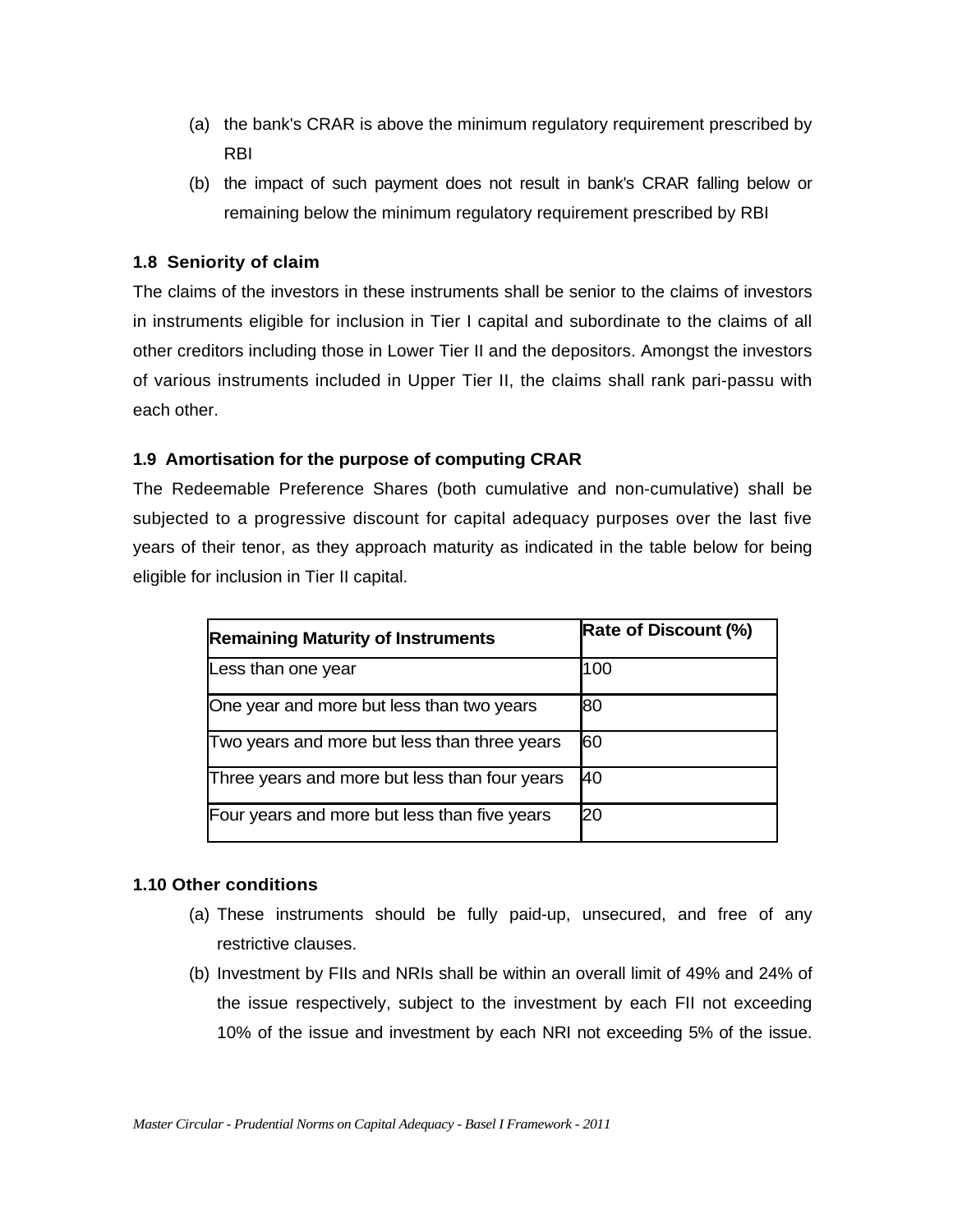Investment by FIIs in these instruments shall be outside the ECB limit for rupee denominated corporate debt as fixed by Government of India from time to time. However, investment by FIIs in these instruments will be subject to separate ceiling of USD 500 million. The overall nonresident holding of Preference Shares and equity shares in public sector banks will be subject to the statutory / regulatory limit.

(c) Banks should comply with the terms and conditions, if any, stipulated by SEBI / other regulatory authorities in regard to issue of the instruments.

#### **2. Compliance with Reserve Requirements**

(a) The funds collected by various branches of the bank or other banks for the issue and held pending finalization of allotment of these instruments will have to be taken into account for the purpose of calculating reserve requirements.

(b) The total amount raised by a bank through the issue of these instruments shall be reckoned as liability for the calculation of net demand and time liabilities for the purpose of reserve requirements and, as such, will attract CRR / SLR requirements.

#### **3. Reporting Requirements**

Banks issuing these instruments shall submit a report to the Chief General Manager-in-charge, Department of Banking Operations & Development, Reserve Bank of India, Mumbai giving details of the debt raised, including the terms of issue specified at item 1 above together with a copy of the offer document soon after the issue is completed.

#### **4.Investment in these instruments issued by other banks / FIs**

(a) A bank's investment in these instruments issued by other banks and financial institutions will be reckoned along with the investment in other instruments eligible for capital status while computing compliance with the overall ceiling of 10 percent of investing banks' capital funds prescribed vide circular DBOD.BP.BC.No.3/ 21.01.002/ 2004-05 dated 6th July 2004 and also subject to cross holding limits.